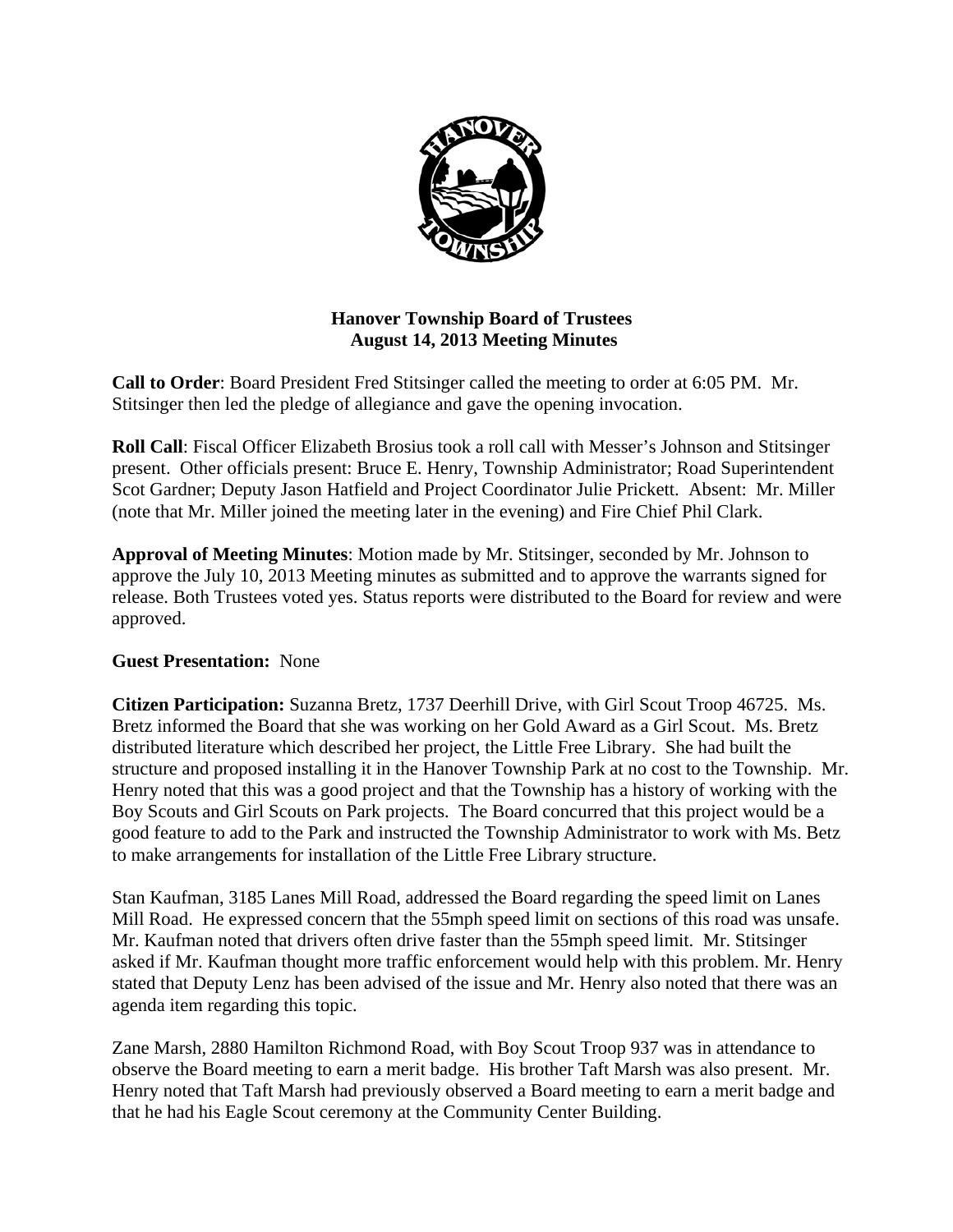### **Administration Reports**

*Law Enforcement*: Deputy Hatfield gave the following report for the month of July 2013:

# **Butler County Sheriff's Office District #6 Hanover Township Contract Cars Monthly Report for July 2013**

| <b>Activity Area</b><br><b>Month Totals</b> | Y'I'D  |
|---------------------------------------------|--------|
| Dispatched Calls: 173                       | 982    |
| Felony Reports: 5<br>$\bullet$              | 25     |
| Misdemeanor Reports: 17<br>٠                | 78     |
| Non-Injury Crash: 6                         | 43     |
| Injury Crash: 3                             | 31     |
|                                             |        |
| Assists/Back Up: 52                         | 248    |
| <b>Felony Arrests: 2</b>                    | 09     |
| Misdemeanor Arrests: 6                      | 31     |
| <b>OMVI</b> Arrests: 7                      | 20     |
|                                             | 60     |
| Traffic Stops: 43                           | 281    |
| <b>Moving Citations: 18</b><br>$\bullet$    | 144    |
| <b>Warning Citations: 16</b>                | 139    |
| FI Cards: 0                                 | $00\,$ |
| Civil Papers Served: 2                      | 04     |
| <b>Business Alarms: 4</b>                   | 31     |
| <b>Residential Alarms: 12</b>               | 68     |
| <b>Special Details: 2</b>                   | 16     |
| COPS Times: $6470$ ( <i>Min.</i> )          | 43565  |
| <b>Vacation Checks: 28</b>                  | 215    |
|                                             |        |

Reporting Deputies: T. Lentz and J. Hatfield/ Report prepared by HT Administration

\*\*\*\*\*\*\*\*\*\*\*\*\*\*\*\*\*\*\*\*\*\*\*\*\*\*\*\*\*\*\*\*\*\*\*\*\*\*\*\*\*\*\*\*\*\*\*\*\*\*\*\*\*\*\*\*\*\*\*\*\*\*\*\*\*\*\*\*\*\*\*\*\*

Mr. Henry stated that the Law Enforcement report should note that Deputy Lenz was on vacation for a week during this reporting period.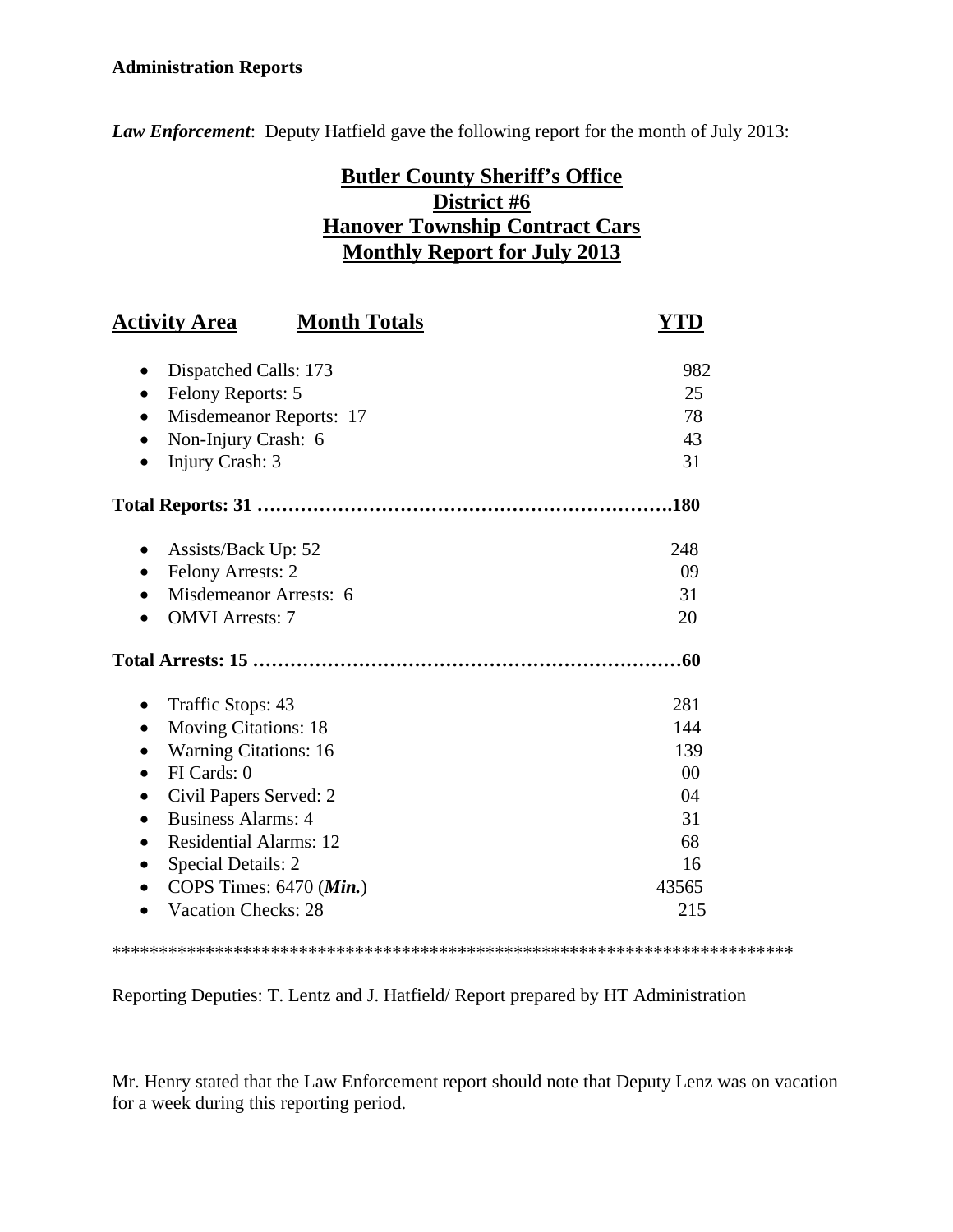*Fire/EMS*: In Chief Clark's absence, Mr. Henry gave the following report for the month of July 2013:

### **Hanover Township Fire Department Monthly Report for July 2013 (Presented in August 2013)**

Run and detail activity for the Fire and EMS operations are reflected in the following numbers:

| $\bullet$ | Total for the month:<br>$\sim$<br>$\mathbf{m}$ is $\mathbf{r}$ in $\mathbf{r}$ is $\mathbf{r}$ | <b>65 Runs/Operations</b><br>(50 Fire/EMS Runs) |
|-----------|------------------------------------------------------------------------------------------------|-------------------------------------------------|
| $\bullet$ | Other                                                                                          | 00                                              |
| $\bullet$ | <b>Knox Box Details</b>                                                                        | 00                                              |
| $\bullet$ | Air & Light Truck Call Out:                                                                    | 02                                              |
| $\bullet$ | Fire Inspections:                                                                              | 00                                              |
| $\bullet$ | Fire Runs:                                                                                     | 17                                              |
| $\bullet$ | <b>Motor Vehicle Accidents:</b>                                                                | 03                                              |
| $\bullet$ | <b>Emergency Medical Operations/Squad Runs:</b>                                                | 43                                              |

#### **Total Year to Date: 410 Runs/Operations**

| Total for 2012               | 693   |
|------------------------------|-------|
| Total for 2011               | 719   |
| Total for 2010               | 748   |
| Total for 2009               | 676   |
| Total for 2008:              | 669   |
| Total for 2007:              | 717   |
| Total for 2006:              | 505   |
| (Seven Year Yearly Average): | (675) |
|                              |       |

 **Phil Clark, Fire Chief**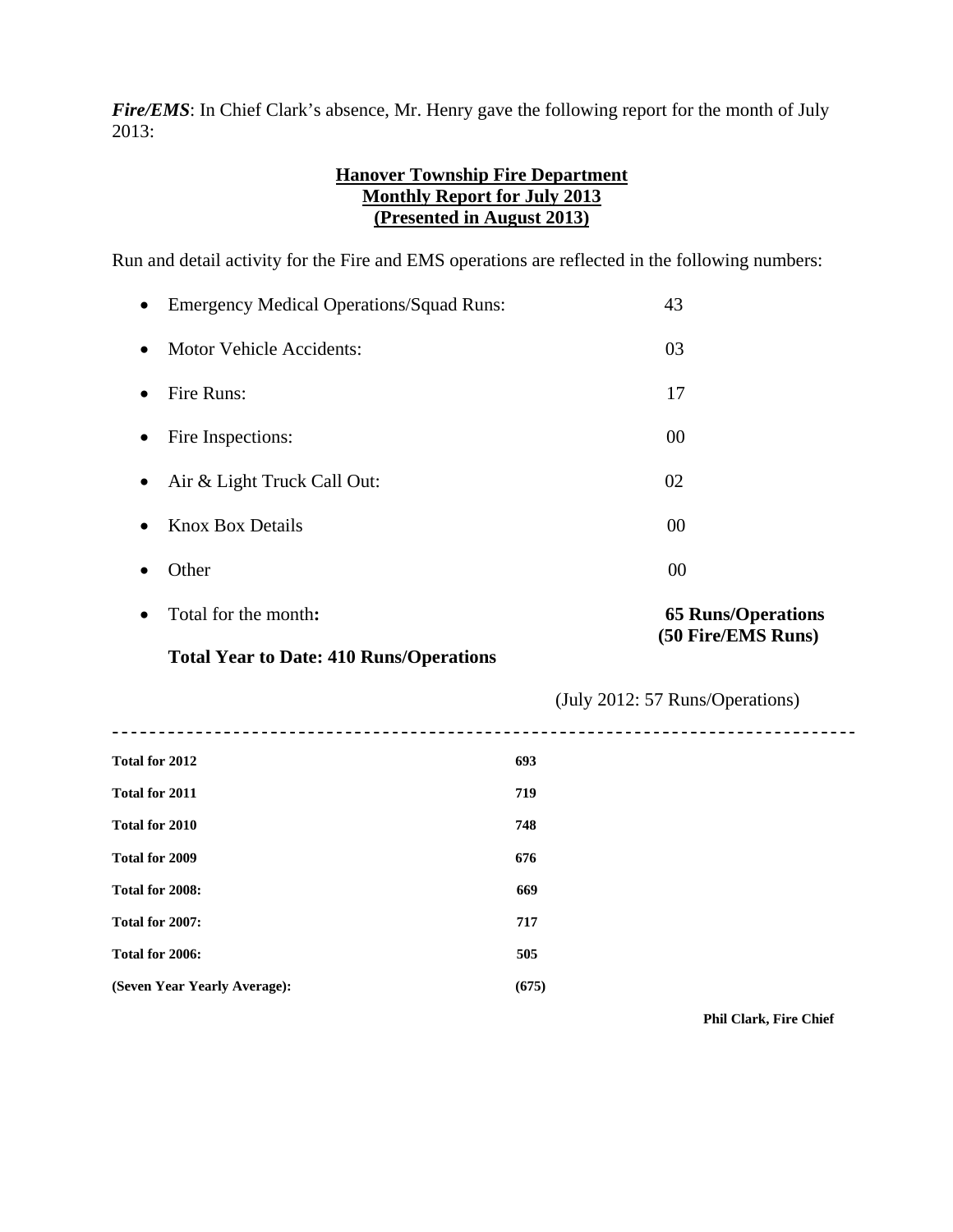*Road/Cemetery*: Mr. Gardner presented the following report for the month of July 2013:

#### **SUPERINTENDENT'S REPORTS (August 14, 2013)**

Millville Cemetery Operations Report July 1 through July 31, 2013

| 1 Graves sold to Township residents ( $@$ \$610)---------\$                | 610.00      |
|----------------------------------------------------------------------------|-------------|
|                                                                            | 895.00      |
|                                                                            | 0.00        |
|                                                                            | $6,000.00*$ |
|                                                                            | 0.00        |
|                                                                            | 0.00        |
| Foundation and Marker installation fees---------------\$ 2,844.80          |             |
|                                                                            |             |
| *3 @ regular fee of $$900 = $2700$ ; 3 @ regular fee + 2 hours OT = \$3300 |             |

Other Cemetery Activities:

- 1. Topped off and leveled 12 graves
- 2. Picked up all trash in the Cemetery
- 3. Mowed eight times
- 4. Trimmed three times
- 5. Poured 8 footers

#### **Road, Streets and Park (Scot Gardner)**

- 1. Removed downed tree limbs caused by a storm, cleaned debris from Cochran Road and plowed off gravel from Cochran Road, Stahlheber-Darrtown Road and Krucker Road.
- 2. Picked up a sofa, dresser and bags of clothes left on Salman Road; picked up a mattress left on Darrtown Road; picked up a load of brush left on Salman Road off Stillwell; picked up a load of privacy fence left on Huston Road; and picked up a mattress, box springs and headboard left on Cochran Road.
- 3. Finished the second round of roadside mowing.
- 4. Worked on cutting back brush and honeysuckle in the right-of-way.
- 5. Began crack sealing. Completed all the streets in Queen Acres, Greenlea Drive, and Green Acres.
- 6. Called back in on July 23 after torrential rain and performed a road inspection. The following morning, cut up a tree limb on Cochran Road, cleaned up tree limbs in Queen Acres, filled in a sink hole around a catch basin on Sir Martin Drive, cleaned brush from a culvert on Woodbine Road, and cleaned gravel off roads washed out of driveways.
- 7. Finished the drainage and dirt work and installation of wood chips around the new disability-accessible swing.
- 8. Mowed and trimmed grass on all Township properties three times.
- 9. Removed a fallen tree from the walking trail.
- 10. Performed monthly park, truck and storm water inspections.

#### *Administrator's Report*

#### **Administrator July 2013 Summary Report (Presented August 2013)**

 **Property Acquisition**: Continued work on the purchase of 19.184 acres on Old Oxford holding discussions by phone/email with Roger Gates and discussion with the Bill Eaton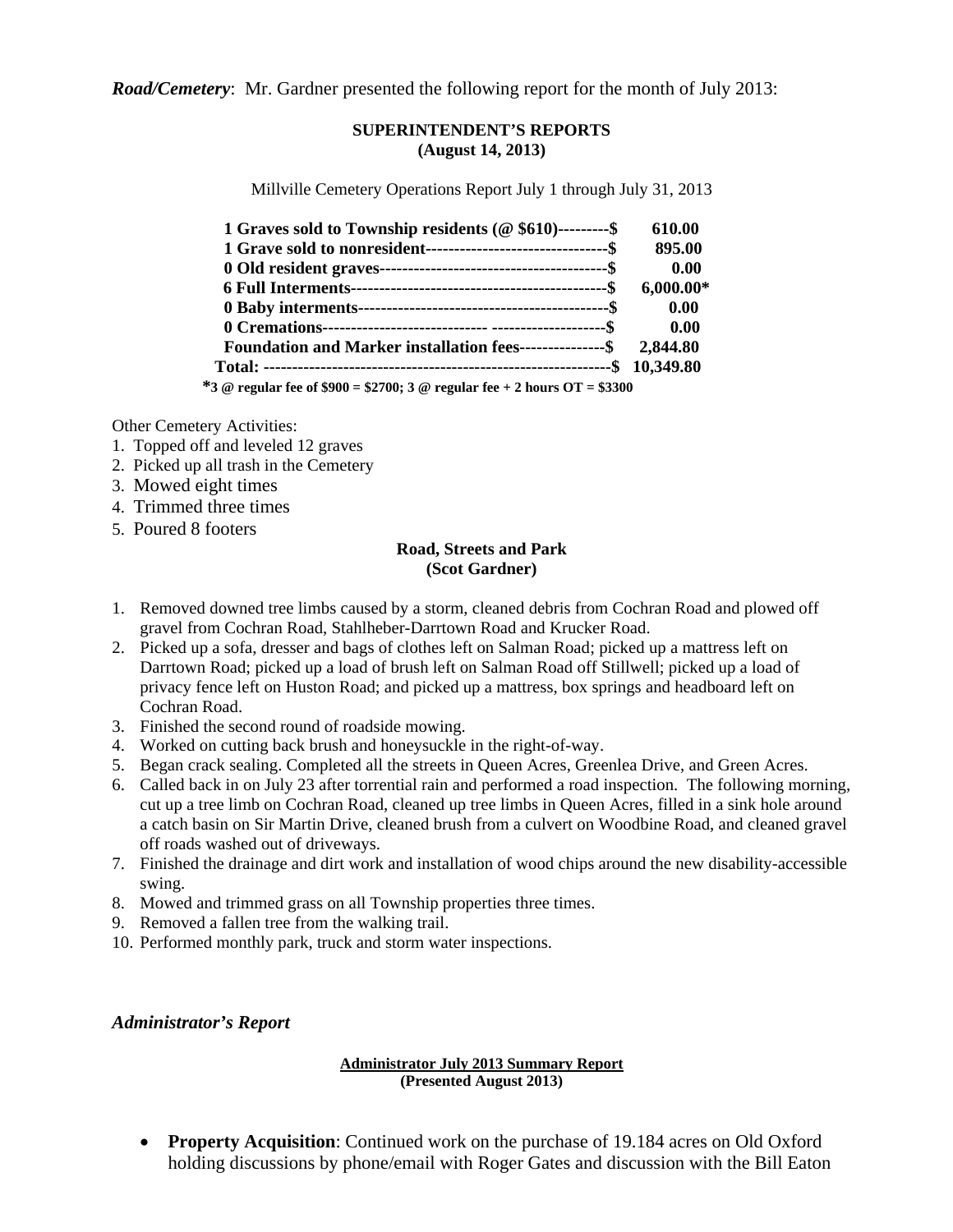and Joyce Leyerer. Financing has been narrowed to two institutions and proposals should be available in August.

- **Park Equipment:** In working with Scot and David A. Williams Associates, we have been exploring ways to open up more picnic areas and ascertain what equipment we need for the next two years.
- **Southwest Regional Water District**: To facilitate the need for additional water supply and fire hydrants, the Township Administrator forwarded a detailed copy of the Township's Land Use Plan to Director Yeager.
- **Property Complaints:** Worked on properties on several which have included Hamilton-Scipio, Laredo Drive and Millville Avenue to obtain voluntary compliance.
- **Board and Financial Reports**: Obtained data from the Fiscal Officer and prepared Township funds analysis for the monthly Board meeting. Prepared Trustee packets. Prepared numerous contracts and permits for facility rentals.
- **Revenue Sharing Issue and Tax Issue:** Prepared documents for Frost, Brown & Todd lawyers and spoke with the lead attorney regarding this matter. Formal review and comment will occur in August.
- Fire Department-EMS: The matter regarding extra pay for Class instruction was resolved and checks provided to the affected individuals.
- **Items Still Pending/Delayed:** Fuel Card follow up is still pending; Personnel Policy Review with changes still pending.
- **Pay Plan**: Certain potential changes put on hold until further review of Fire/EMS operations is complete.

# **Personnel Actions and Other Items of Note**

**Personnel Issues**: None at this time

#### . **Of Note- Budget Information for July 2013**

**Cash Balance as of July 31, 2013:** \$1,631,063.65

**Total Expenditures all funds for July 2013:** \$129,973.90

**Total General Fund cash on Hand July 31, 2013:** \$753,488.08 (46.20% of Total funds)

Also included with the Administrator's Report were year-to-date revenue and expenditure reports. Mr. Henry noted that the General Fund was tracking lower; however, this trend was anticipated as a result of cuts from the Sate and the elimination of the estate tax.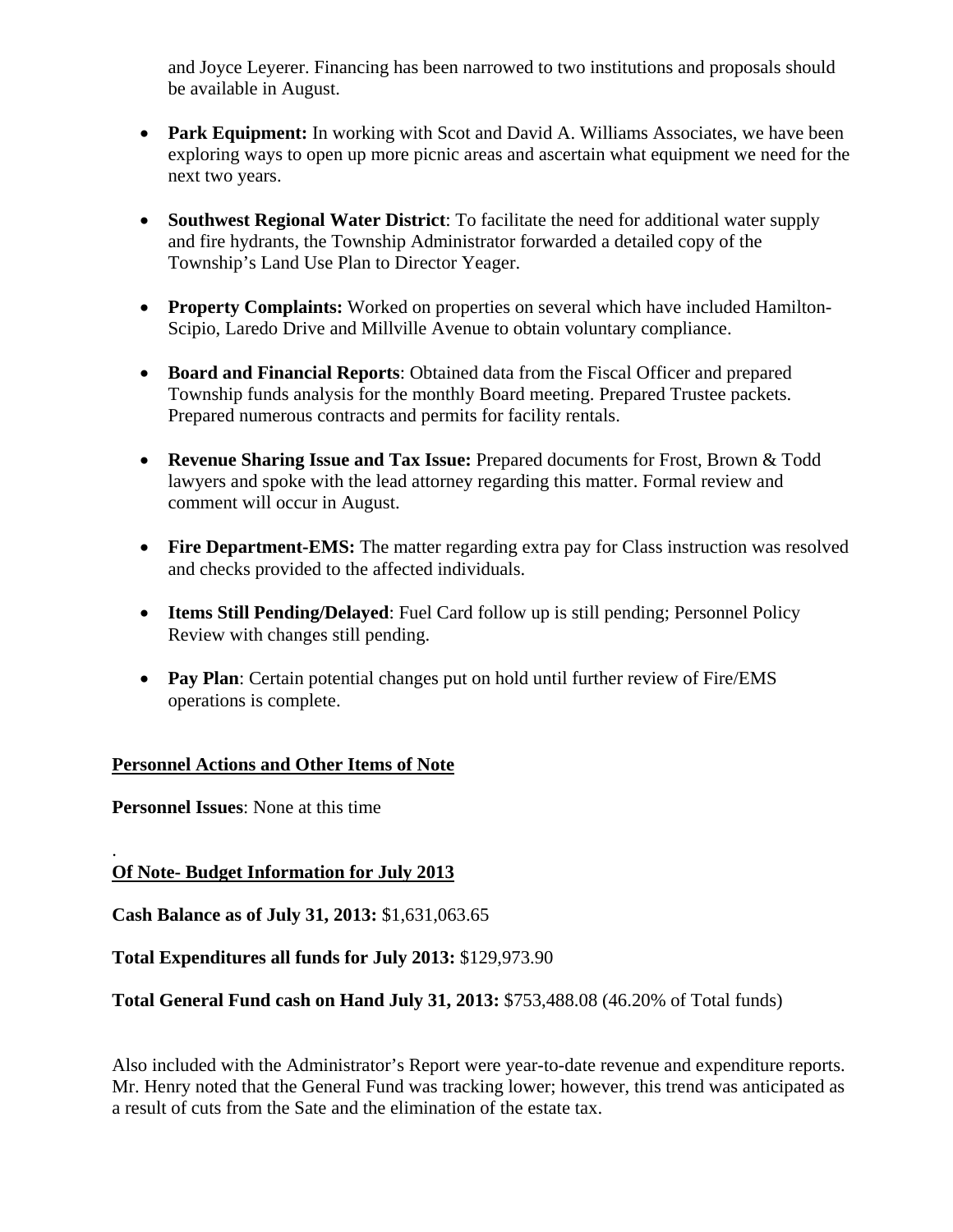#### **Old Business**

*Property Maintenance Issues Update:* Mr. Henry reported that, even with assistance from the Auditor's Office, owners could not be identified for several properties with high weeds and grass and dilapidated structures. Mr. Henry stated that the Township could proceed through the court system to get these properties condemned and then clean-up the properties. The Township would have to perform the clean-up work at its own expense which Mr. Henry estimated could be as high as a total of \$45,000 (for one property on Hamilton-Scipio Road, one property in Alamo Heights, and one property on Stillwell Beckett Road.). Mr. Henry requested that the Board consider how it wanted to proceed as the Township could place a lien on the properties but there would be no guarantee if/when the Township would recoup its outlay of funds.

*Other Old Business:* There was no other old business.

### **New Business**

*Resolution No. 40-13-A "Then and Now" Issues:* Mr. Henry explained the routine "housekeeping" nature of this resolution. This resolution covers payments to Butler County Nancy Nix Treasurer, MBI Solutions, Vogelpohl Fire Equipment Company and DJL Company. After some discussion, Mr. Stitsinger made a **motion** to adopt Resolution No. 40-13-A which was seconded by Mr. Johnson. Upon roll call, both Trustees voted yes.

### **Resolution No. 40-13-A**

### **Approving Purchase Orders and Subsequent Expenditures Provided Under the "Then and Now" Process as Recommended by the Fiscal Officer**

*Whereas*, the Fiscal Officer reported on recent "Then and Now" purchase of products and services from Butler County Nancy Nix Treasurer, MBI Solutions, Vogelpohl Fire Equipment Company and DJL Company: and

*Whereas*, the Fiscal Officer recommends that payment associated therewith be authorized through a "Then and Now" Purchase Order (amounts over \$3,000.00) officially approved by the Board and payment made accordingly; and

*Whereas*, the Board of Trustees concurs with the recommendation of the Fiscal Officer,

#### *Be it resolved by the Board of Trustees of Hanover Township Butler County, Ohio*

*Section I.* That to promote sound and efficient fiscal operations for the Township, the following items are hereby approved: \$40,000.00 Nancy Nix Treasurer #84-13 Fund 1000; \$7,000 MBI Solutions #86-13 Fund 2281; Vogelpohl Fire Equipment Company #94-13 Fund 2281; and \$4,240.00 DJL Company (Sealant) #96-13 Fund 2141.

**Section II**. That the Fiscal Officer is authorized to take all necessary steps to process said expenditures and provide payment accordingly.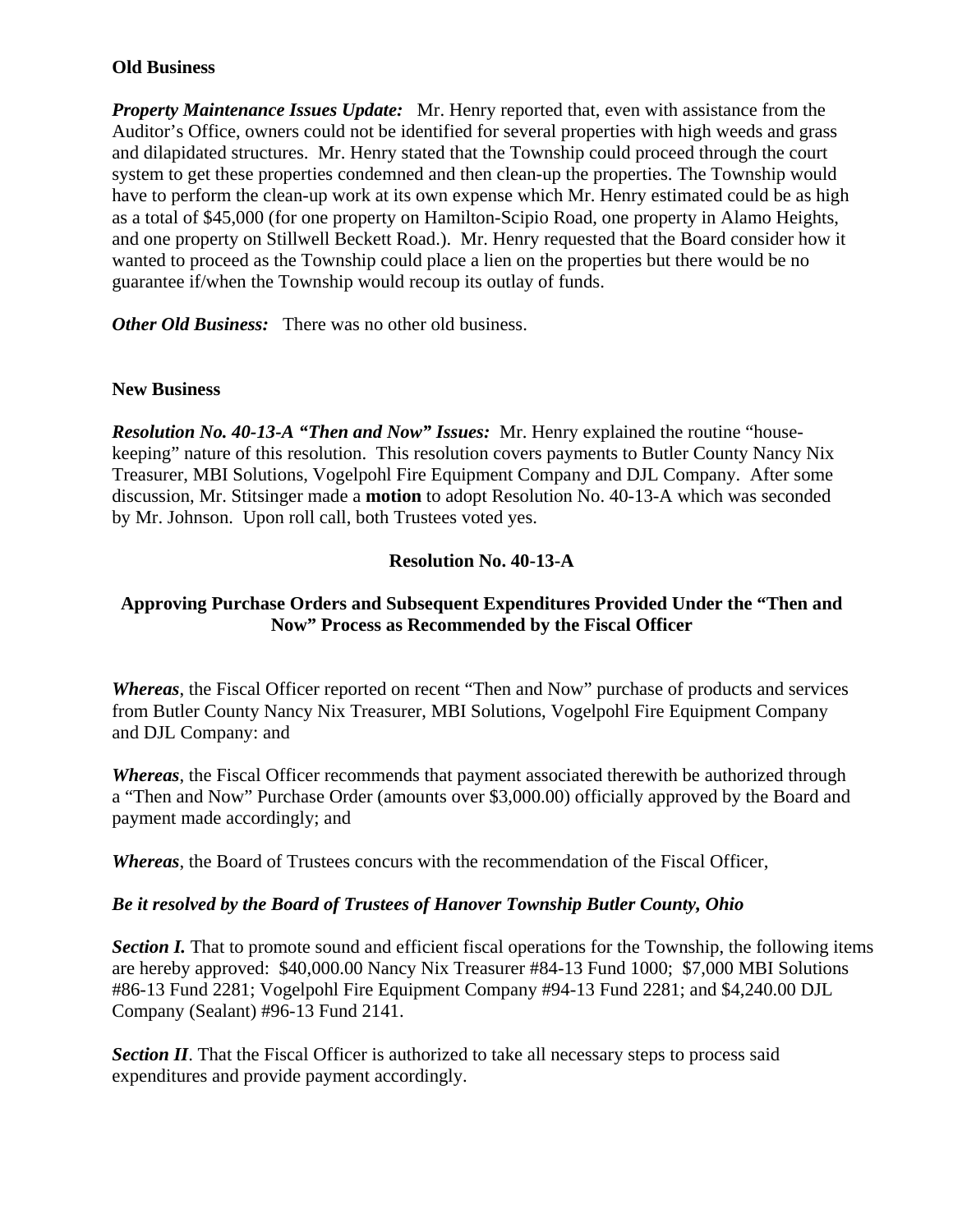The foregoing resolution was adopted in an open public meeting and is a reflection of the official action taken by the Board of Trustees of Hanover Township Butler County, Ohio on the  $14<sup>th</sup>$  day of August 2013.

| <b>Board of Trustees</b> | Vote | <b>Attest and Authentication:</b> |
|--------------------------|------|-----------------------------------|
| Fred J. Stitsinger       |      |                                   |
| Larry Miller             |      | Elizabeth A. Brosius              |
| Douglas L. Johnson       |      | Fiscal Officer/Clerk              |

*Resolution No. 41-13 Authorizing Filing of Community Connection Grants:* Mr. Henry reported that applications for grant money from the Community Connections Grant program would soon be due and this resolution would authorize the Township Administrator to submit up to two grant applications. After some discussion, Mr. Johnson made a **motion** to adopt Resolution No. 41-13 which was seconded by Mr. Stitsinger. Upon roll call, both Trustees voted yes.

#### **Resolution No. 41-13**

#### **Authorizing the Filing of August 2013 Applications for the Butler Rural Community Connections Grant Program**

Whereas, the Board of Trustees has reviewed the requirements for the August 2013 Community Connections Grant program sponsored by the Butler Rural Electric Cooperative; and,

Whereas, the Township has a Hanover Township Memorial Park Master Plan for continuing the development of the Hanover Township Memorial Park and Strategic Planning Objectives including but not limited to Road and Cemetery operations; and,

Whereas, reduction in revenues resulting from property devaluations and funding cuts from the state have reduced the ability of the Township to fund a number of projects and equipment such as those referenced herein; and,

Whereas, the Board of Trustees rates basic services such as those items that relate to serving the emergency needs of the public as a high priority and recognize the need for the continued development of the Hanover Township Memorial Park and programming that serves the overall best interests of Township residents; and,

Whereas, the projects submitted for Community Connections Funding have no assigned funding source but the Township will continue to focus on key priorities,

#### **Be it resolved by the Board of Trustees of Hanover Township, Ohio**

**Section I**. That Board authorizes up to two applications to be submitted at the Administrator's discretion to the Butler Rural Cooperative Community Connections Program by the end of August 2013 as reflected in the attachment labeled: Attachment to Resolution No. 41-13 Grant Projects.

**Section II**. That the Township Administrator is hereby authorized to complete the necessary documents and sign the appropriate forms to submit one or both applications referenced herein.

**Section III**. That the Board of Trustees acted upon this matter in an open public meeting on August 14, 2013 with all three Trustees voting in favor of Resolution No. 41-13.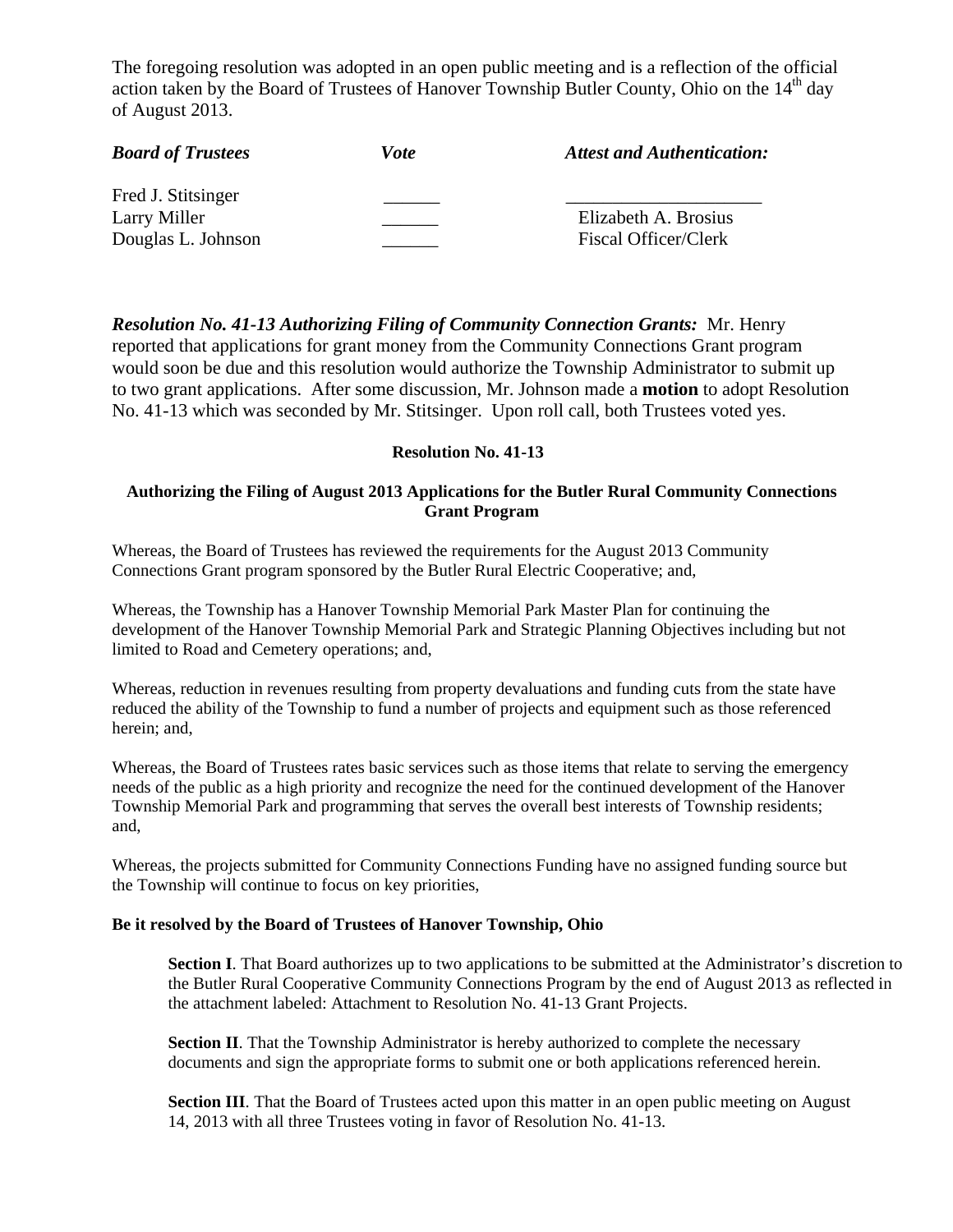| <b>Board of Trustees</b> | Vote | <b>Attest and Authentication:</b> |
|--------------------------|------|-----------------------------------|
| Fred J. Stitsinger       |      |                                   |
| Larry Miller             |      | Elizabeth A. Brosius              |
| Douglas L. Johnson       |      | Fiscal Officer/Clerk              |

*Resolution No. 42-13 Property/Liability Insurance Renewals:* Mr. Henry reported that the Board had been briefed regarding these upcoming renewals at its July meeting. Mr. Henry noted that he had checked pricing with other carriers but did not seek formal proposals as it is difficult to change carriers when a potential outstanding claim exists. Mr. Henry recommended renewing with the current carrier for a net cost (after rebate) of \$20,192.32. After some discussion, Mr. Johnson made a **motion** to adopt Resolution No. 42-13 which was seconded by Mr. Stitsinger. Upon roll call, both Trustees voted yes.

### **Resolution No. 42-13**

### **Approving Property, Vehicle and Liability Insurance Renewals Through a Contract With the Ohio Township Risk Management Authority for Policy Year September 2013 to September 2014**

*Whereas*, it is in the best interest of the Township to provide insurance coverage for Township property, vehicles, and liability; and

*Whereas*, prices were examined and updated information was filed to determine best pricing;

*Whereas*, the Ohio Township Risk Management Authority has presented renewal coverage for General Liability (Legal) and Coverage Extensions, Property Insurance and Coverage Extensions, Public Officials Wrongful Acts and Coverage Extensions, Vehicle Insurance Coverage and Umbrella Liability Coverage Extensions as well as credit of \$100 for CDL Drug Testing/ \$141.95 for MVR checks for an annual premium cost of \$22,088.05 with a rebate to be returned totaling \$1,895.73 resulting in a net cost for the new policy period of \$20,192.32;

*Whereas*, the OTARMA renewal proposal is the most cost efficient coverage given the Township's circumstances and the net cost is less than in the last policy period,

#### *Be it resolved by the Board of Township Trustees of Hanover Township Butler County, Ohio*

**Section I**. Resolution No. 42-13 is hereby approved authorizing the renewal of the property, vehicle, and liability insurance coverage for the period commencing September 2, 2013 through September 1, 2014 with the Ohio Township Risk Management Authority as represented locally by Lovins Insurance Agency for a cost not to exceed \$22,088.05 (with an anticipated rebate of \$1,895.73) as outlined in an attachment herewith labeled" Attachment Resolution No.42-13".

**Section II.** The Board President and Township Administrator are hereby authorized to execute all contracts and related documents thereto.

The foregoing resolution was adopted in a special public meeting and is a reflection of the official action taken by the Board of Trustees of Hanover Township Butler County, Ohio on the 14<sup>th</sup> day of August 2013.

*Board of Trustees* Vote Attest and Authentication: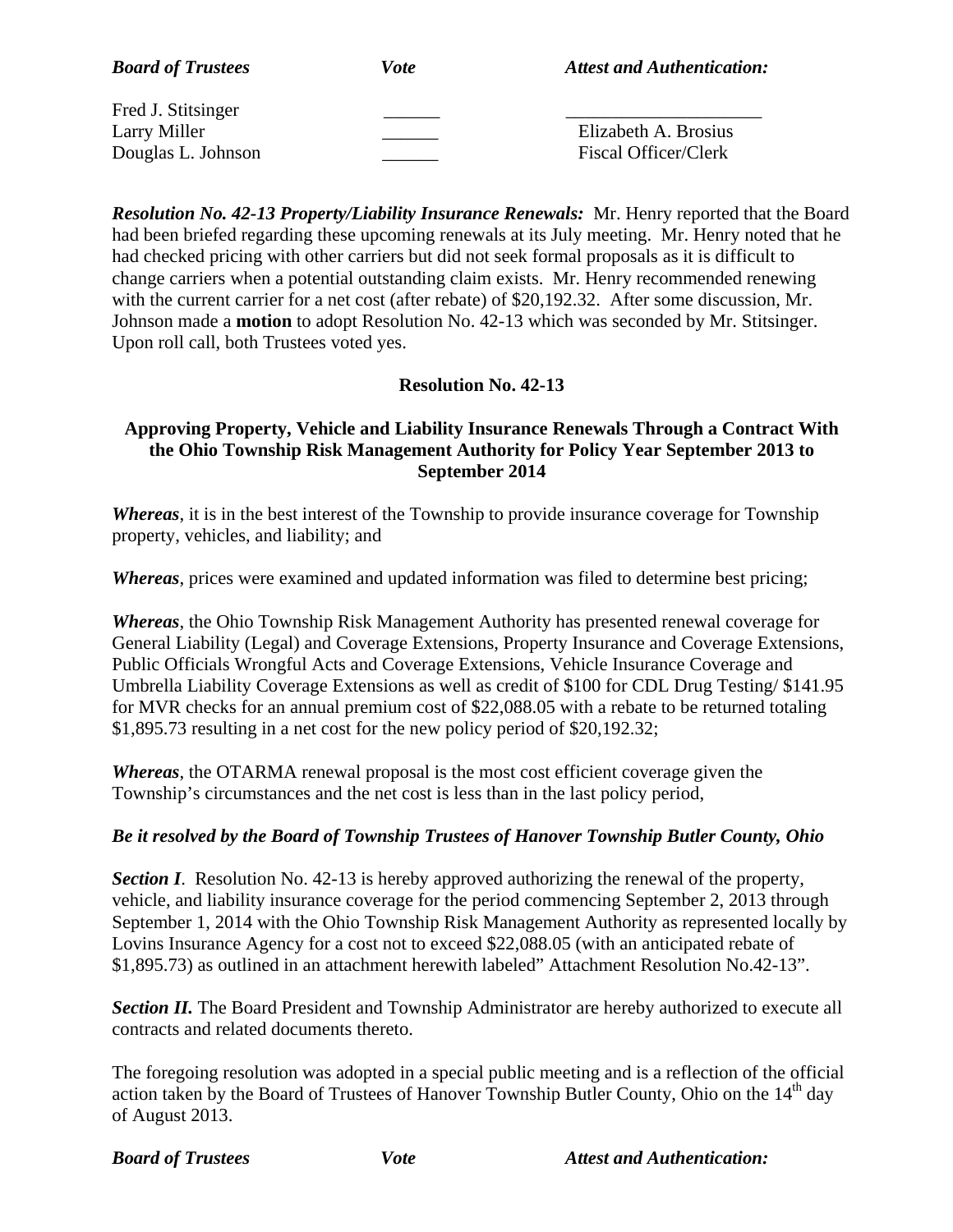Fred J. Stitsinger

Larry Miller **Elizabeth A. Brosius** Douglas L. Johnson \_\_\_\_\_\_ Fiscal Officer/Clerk

*Resolution No. 43-13 Speed Zone Review Lanes Mill Road -- BCEO:* Mr. Henry explained that this resolution was being proposed based on conversations with Mr. Kaufman and Board members regarding the speed limit on Lanes Mill Road. The resolution would formally request assistance form the County Engineer's Office for a speed zone review and analysis on Lanes Mill Road. After some discussion, Mr. Johnson made a **motion** to adopt Resolution No. 43-13 which was seconded by Mr. Stitsinger. Upon roll call, both Trustees voted yes.

### **Resolution No. 43-13**

### **Requesting Technical Assistance from the Butler County Engineer's Office for a Speed Zone Review and Analysis to Post Consistent Speed Limits of 45 MPH on Lanes Mill Road North of Stillwell Beckett Road**

*Whereas*, residents along Lanes Mill Road have asked the Township to consider requesting a review of the speed zones on this road due to speeding problems on Lanes Mill Road; and,

*Whereas*, there is a 45 MPH posted speed zone from Old Oxford Road intersection to the intersection of Stillwell Beckett Road but from Stillwell Beckett Road to beyond the Township limits is a posted 55 MPH speed zone; and,

*Whereas*, Lanes Mill Road north of Stillwell Beckett to the Nichols Road Intersection has an intersecting business drive, three residential streets connecting (Eagle View Ct., Arrowhead Trail and Miami View Ct.) and numerous driveway access points creating potential conflicts for motor vehicles operating at 55 MPH and above; and,

### *Be it resolved by the Board of Township Trustees of Hanover Township Butler County, Ohio*

*Section I.* Resolution No. 43-13 is hereby approved requesting the Butler County Engineer's Office review the speed zones along Lanes Mill Road especially north of Stillwell Beckett Road in order to establish a consistent 45 MPH zone from Old Oxford Road to the Nichols Road Intersection for safety reasons.

**Section II.** The Township Administrator is hereby directed to present this request to the Butler County Engineer's Office.

The foregoing resolution was adopted in a special public meeting and is a reflection of the official action taken by the Board of Trustees of Hanover Township Butler County, Ohio on the  $14<sup>th</sup>$  day of August 2013.

| <b>Board of Trustees</b>           | Vote | <b>Attest and Authentication:</b> |
|------------------------------------|------|-----------------------------------|
| Fred J. Stitsinger<br>Larry Miller |      | Elizabeth A. Brosius              |
| Douglas L. Johnson                 |      | Fiscal Officer/Clerk              |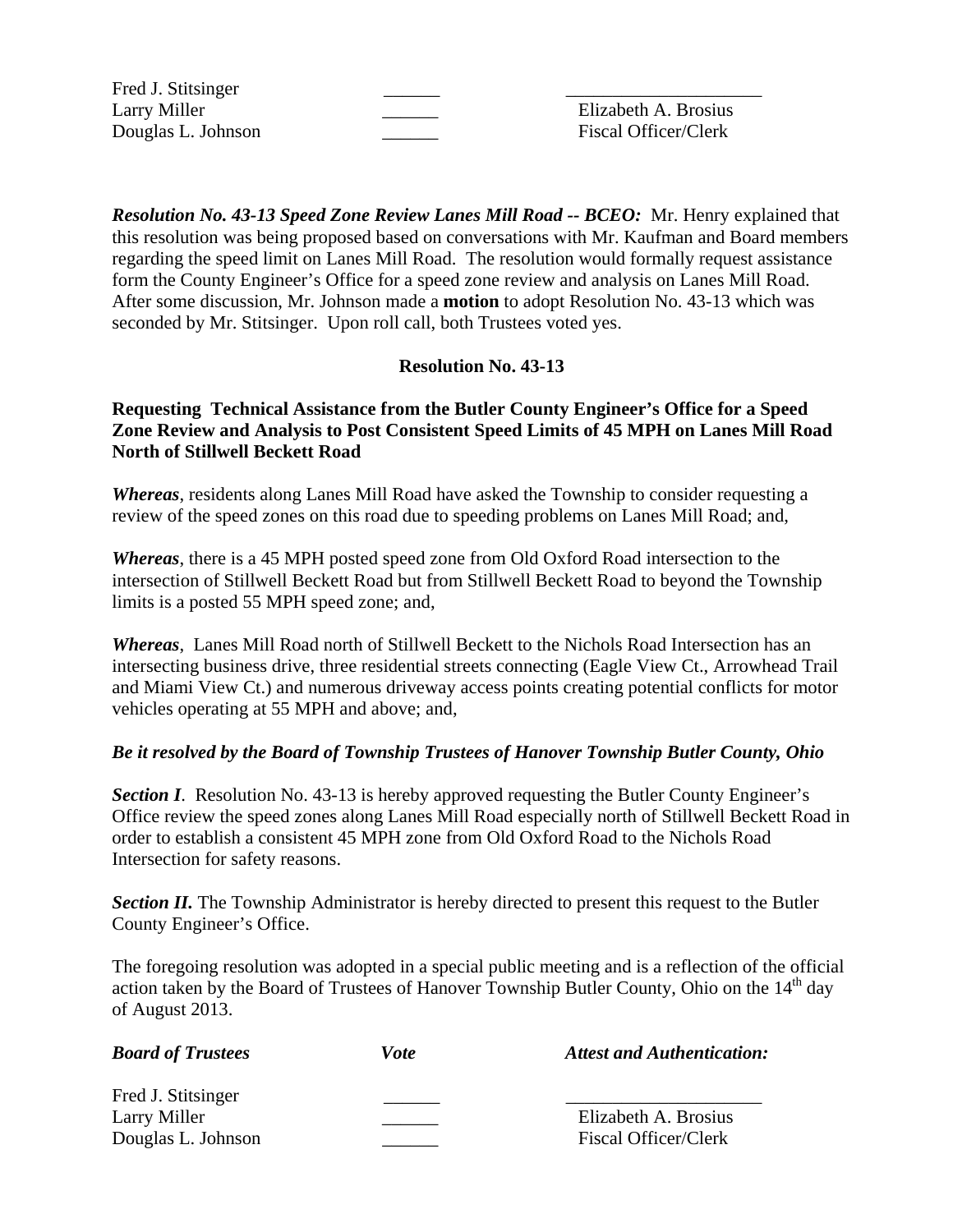*Resolution No. 44-13 Speed Zone Review Old Oxford Road -- ODOT:* Mr. Henry explained that this resolution was being proposed based on numerous complaints and serious accidents which have occurred on Old Oxford Road near the intersection with Morman Road. The resolution would formally request that ODOT conduct a speed zone review for this section of Old Oxford Road. After some discussion, Mr. Johnson made a **motion** to adopt Resolution No. 44-13 which was seconded by Mr. Stitsinger. Upon roll call, both Trustees voted yes.

# **Resolution No. 44-13**

**Requesting Technical Assistance from the Ohio Department of Transportation to Review and Analyze the Township's Request to Lower the Speed Zone on Old Oxford Road (SR 130) from Thirty Yards West of Krucker Road to Past the Residence Located at 2700 Old Oxford Road** 

*Whereas*, residents and local officials have expressed concern about the 55 MPH Speed Zone posted west of the Krucker Road intersection and continuing to US 27; and,

*Whereas*, there is a 45 MPH posted speed zone east of Krucker Road to State Route 177; and,

*Whereas*, west of Krucker Road there are curves and change in terrain elevation as well as the access for the Golden Years Nursing Home, Hanover Township Park frontage, Hanover Township Administration/Community Center access and difficult intersection of Morman Road and Old Oxford Road where frequently the Fire Department has Emergency Equipment proceeding through this intersection; and,

### *Be it resolved by the Board of Township Trustees of Hanover Township Butler County, Ohio*

**Section I.** Resolution No. 44-13 is hereby approved requesting the Ohio Department of Transportation review and evaluate the consideration to post a 45 MPH zone west of Krucker Road to extend past the 2700 block of Old Oxford Road (SR 177) for safety reasons.

**Section II.** The Township Administrator is hereby directed to present this request to the Ohio Department of Transportation.

The foregoing resolution was adopted in a special public meeting and is a reflection of the official action taken by the Board of Trustees of Hanover Township Butler County, Ohio on the  $14<sup>th</sup>$  day of August 2013.

| <b>Board of Trustees</b>                                 | <i>Vote</i> | <b>Attest and Authentication:</b>            |
|----------------------------------------------------------|-------------|----------------------------------------------|
| Fred J. Stitsinger<br>Larry Miller<br>Douglas L. Johnson |             | Elizabeth A. Brosius<br>Fiscal Officer/Clerk |

*Resolution No. 45-13 Authorize Purchase of New Replacement Fire Hose:* Mr. Henry reported that as a result of hose testing and inspection performed by the Fire Department, it was discovered that some of the hose needs to be replaced. This resolution would authorize the purchase of replacement hose. After some discussion, Mr. Stitsinger made a **motion** to adopt Resolution No. 45-13 which was seconded by Mr. Johnson. Upon roll call, both Trustees voted yes.

#### **Resolution No. 45-13**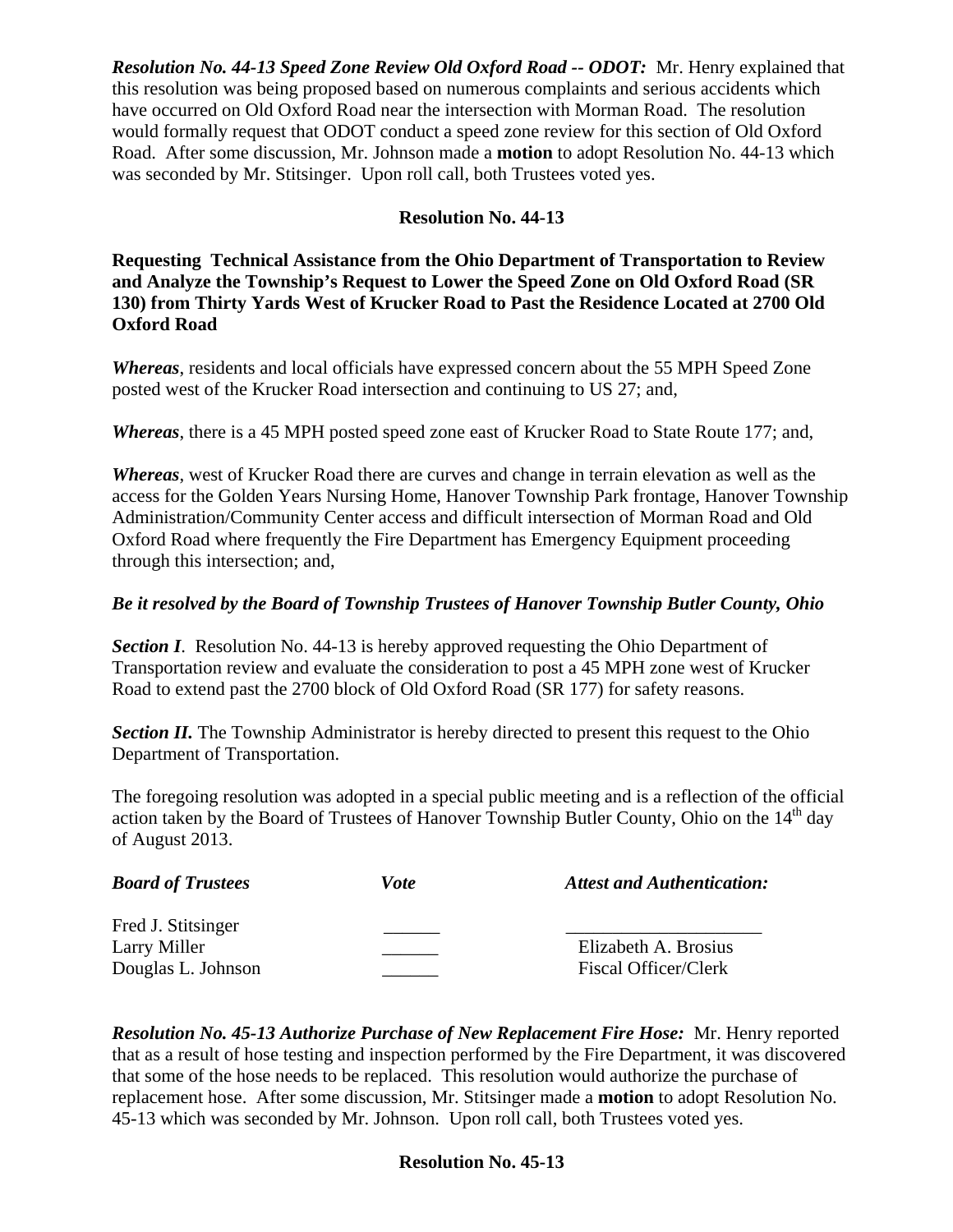### **Approving Agreement with Vogelpohl Fire Equipment Company for the Purchase of Fire Hose at an Amount Not to Exceed \$7,842.60 Plus Shipping Costs**

*Whereas*, it is in the best interest of the Township to provide for regular hose inspections and replacement of old, leaking fire hose; and,

*Whereas*, an inspection was recently completed to comply with NFPA Standards as well as to provide for the stocking of good fire hose to serve the needs of the public; and,

*Whereas*, prices were examined by the Fire Chief and recommends replacement of said hose;

### *Be it resolved by the Board of Township Trustees of Hanover Township Butler County, Ohio*

*Section I*. Resolution No. 45-13 is hereby approved authorizing an agreement with Vogelpohl Fire Equipment Company to replace fire hose at a cost not to exceed \$7,842.60 plus shipping costs as outlined in the attached proposal dated August 7, 2013.

**Section II.** The Fire Chief is authorized to proceed to replace said hose and the Township Administrator is hereby authorized to execute all contracts and related documents thereto.

The foregoing resolution was adopted in a special public meeting and is a reflection of the official action taken by the Board of Trustees of Hanover Township Butler County, Ohio on the  $14<sup>th</sup>$  day of August 2013.

| <b>Board of Trustees</b> | Vote | <b>Attest and Authentication:</b> |
|--------------------------|------|-----------------------------------|
| Fred J. Stitsinger       |      |                                   |
| Larry Miller             |      | Elizabeth A. Brosius              |
| Douglas L. Johnson       |      | Fiscal Officer/Clerk              |

*Cemetery Rule Interpretation/Question:* Mr. Henry explained that a number of years ago a man paid for the burial of his niece at Millville Cemetery. Subsequently, the man moved out of town. He recently contacted the Township and explained that he wanted to return to have a ceremony in the Cemetery. However, he wants to provide all equipment (canopy, chairs, etc.) and have music as part of the ceremony. Mr. Henry stated the Township should have a staff member present during such an activity to ensure no damage occurs to nearby gravesites and suggested two options: the Board could grant permission for the ceremony with the provision that the man pay the cost of having the Cemetery Sexton present or the Board could deny the man's request for the ceremony. After some discussion, Mr. Stitsinger made a **motion,** which was seconded by Mr. Johnson, to permit the ceremony with the requirement that the man pay the cost to have the Cemetery Sexton present including any overhead with the final figure to be determined by the Township Administrator. Upon roll call, both Trustees voted yes.

#### *Other New Business*

On behalf of the Board, Mr. Johnson thanked Julie Prickett for helping with set-up for the reception which followed the disability accessible swing ribbon-cutting ceremony.

Also under other New Business, Mr. Henry asked the Trustees to note correspondence in their meeting packets which included: Butler County Building Permit Reports for July 2013,